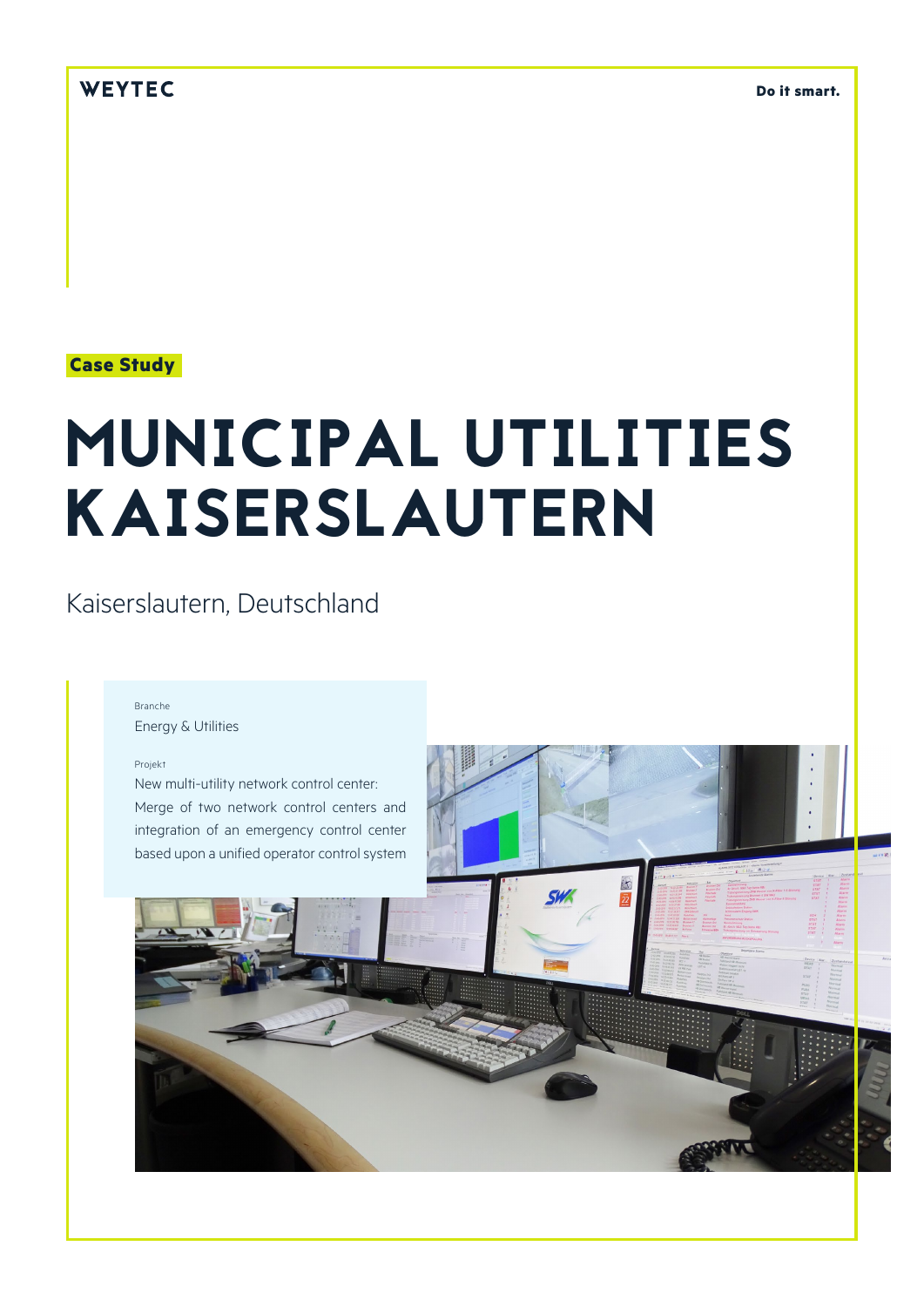#### **Client**

The new control center for Municipal Utilities of Kaiserslautern (SWK Stadtwerke Kaiserslautern Versorgungs-AG) is an ultra-modern multi-utility control center that regulates the supply of gas, electricity, water and district heating. Technical data feeds from all the city's supply depots meet here, where the highly trained staff is responsible for supervising and documenting all the operational processes. In addition to routine utilities management, the control center also coordinates staff assignments in the case of faults and alarms.

The Stadtwerke Kaiserslautern are responsible for four different utilities networks (gas - 1027 km, water - 473 km, electricity - 1159 km and district heating - 217 km) and scores of household connections (gas - 28,383; water - 20,261; electricity - 22,103; district heating - 2,035). Employees working in 24/7/365 shifts guarantee stable grid operations across all sectors.



Multi-utility control center

#### **Challenge**

In the past, SWK maintained two separate and isolated control centers, one for gas and another for electricity, water and district heating. When the utilities companies merged, the goal was to create synergies and consolidate the control rooms as well.

Five different control systems, each of which coordinates, monitors and manages a host of equipment and work assignments, come together in the main control center. Technically, these control systems are completely separate applications, and previously, each required its own keyboard and mouse. Operators had to work with multiple input devices concurrently.

The main challenge was to create a network control room with uniform and ergonomic workplaces in accordance with the principle of free seating. The goal was to outfit each desk with a single multifunctional console used to manage all five different control systems quickly and intuitively.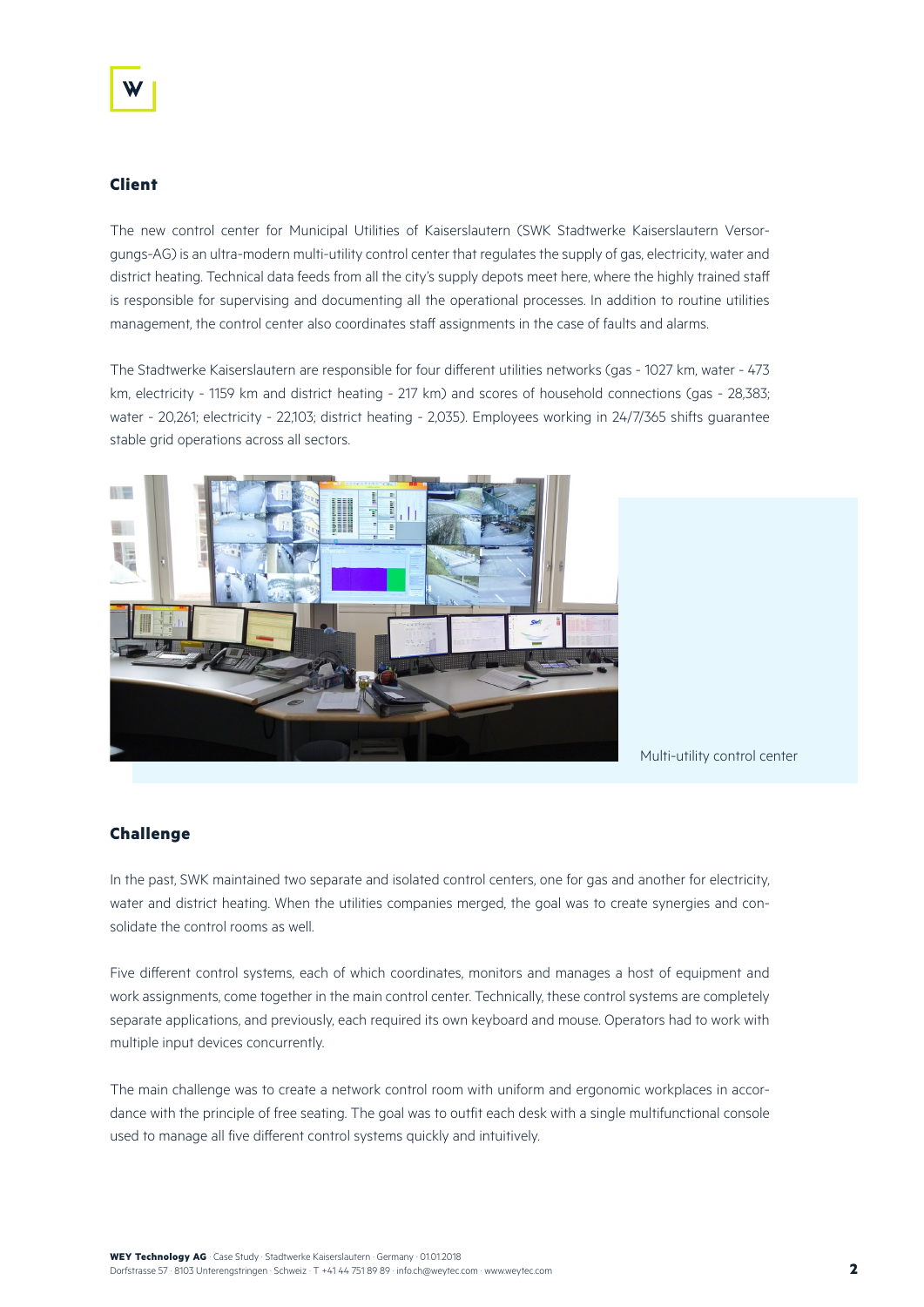

A second challenge was to remove all the local computers from underneath the operator desks where their fans generated uncomfortable noise emissions. In this case, the goal was to house them remotely in a central server room and protect them more effectively from dust and damage.

A third challenge was to enhance business continuity for the city's utilities and assure citizens of the highest levels of supply reliability. In an emergency, operators located either at a backup control center or in a crisis room needed to have full access to all their systems so that they could continue to work without interruption, regardless of circumstances.

The redundancy / backup concept was crucial for Kaiserslautern as the city is obligated to guarantee IT security and the availability of systems in accordance with ISO 27001 standards.

#### **Solution**

WEYTEC based its solution for this challenging environment upon the WEYTEC distributionPLATFORM. This platform makes it possible to connect, switch and distribute virtually any system to any workplace, securely, latency-free and without performance loss. Systems and sources are accessible by individual operators or by whole teams on a collaborative basis. Identical workplaces facilitate free seating so that anyone can sit anywhere within the defined network and operate their applications.

#### **Main Control Center**

The main control center accommodates four workplaces each with four screens. All the local PCs and control systems are now located in a centrally cooled system room: From there, they connect to the WEYTEC distributionPLATFORM using IP Remote transmission links over existing copper infrastructure. The visualisation solution consists of a 3x2 eyevis video wall and graphic controller, both connected to the WEYTEC distributionPLATFORM over fibre optics. Operators control systems and sources using a single WEYTEC multifunctional

#### **Facts & Figures**

WEYTEC distributionPLATFORM

- Main Control Center
	- 4 workplaces
	- 4 MK06 multifunctional keyboards 29 sources 3x2 eyevis videowall and graphic
	- controller
- Emergency Control Center 2 workplaces 2 MK06 multifunctional keyboards
- Crisis Room
	- 1 workplace with beamer
	- 1 MK06 multifunctional keyboard

keyboard at each desk, and they can project any of the sources' images onto any screen or the video wall with the push of a button. Agents enjoy free seating and can log in from any of the stations to access all of the systems.

The integrated video wall is designed for 24/7 operations. Operators can easily toggle between pre-sets for both the gas and electricity networks, displaying the appropriate control systems or CCTV images of critical infrastructure such as gas tanks or natural gas stations.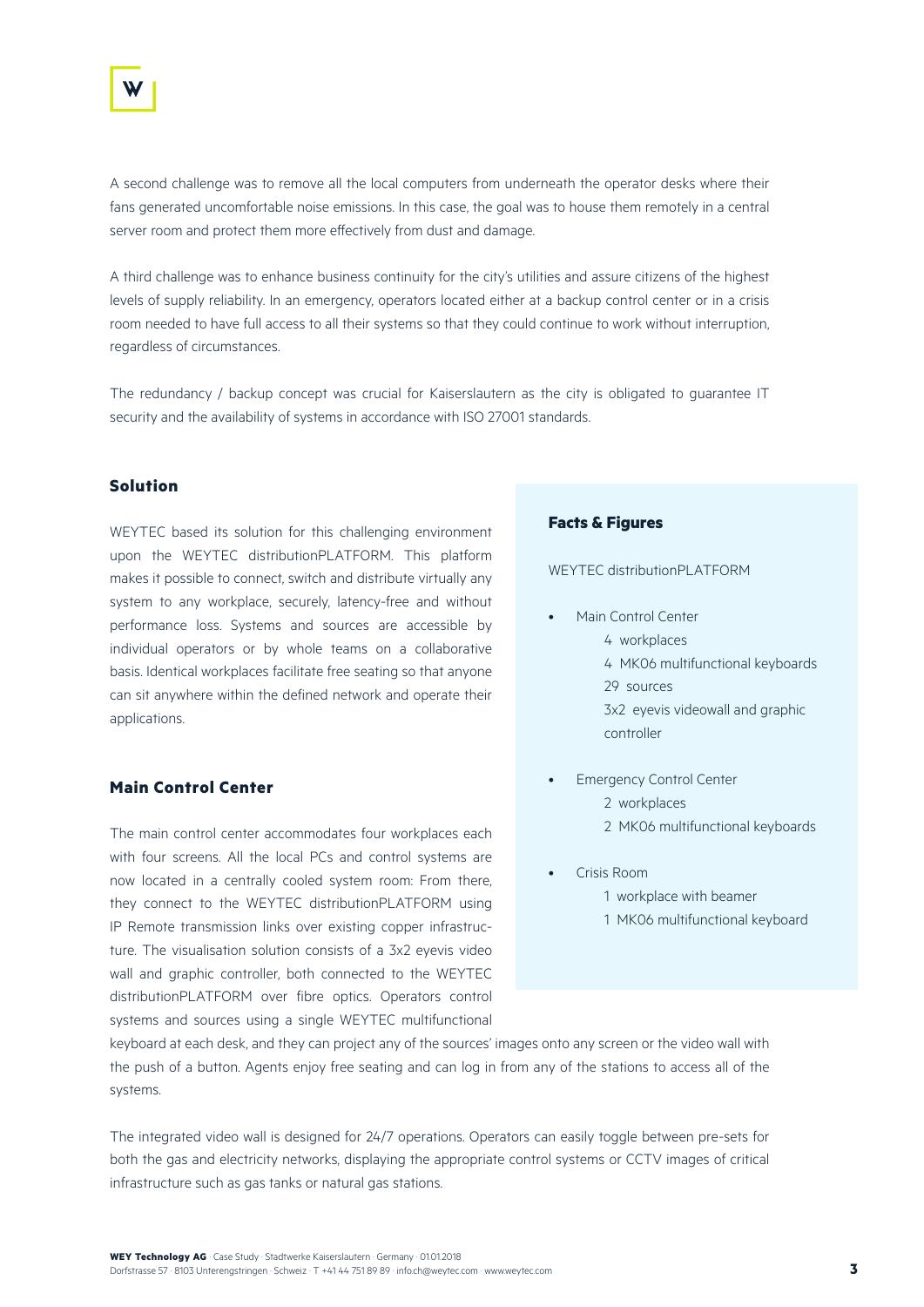#### **Emergency Control Center**

The emergency control center, situated at a geographically remote location, features two workplaces each with a single WEYTEC multifunctional MK06 keyboard. A dedicated high-speed fibre optics link connects the backup center to the WEYTEC distributionPLATFORM. In an emergency, staff members at the backup center



Emergency Control Center

simply logon to the WEYTEC distributionPLATFORM using their multifunctional keyboard, access all their systems and sources and continue working without interruption, ensuring the provision of utilities to the citizens of Kaiserslautern.

#### **Crisis Room**

The crisis room, which is used to coordinate working assignments during emergency situations, is also fully integrated into the WEYTEC distributionPLATFORM. Here, a beamer provides the visual overview of the situation. As usual, operators use an MK06 multifunctional keyboard to access and control all systems and sources.



#### **Benefits**

Crisis Room with MK06 multifunctional Keyboard

The City of Kaiserslautern now benefits from a stateof-the-art, fully integrated multi-utility control cen-

ter. Merging the two previously isolated control centers has enhanced the security and reliability of service provisioning for the entire city. All the relevant systems are now being centrally monitored and controlled. The coordination of interventions has also significantly improved, assuring quicker response times in case of incidents.